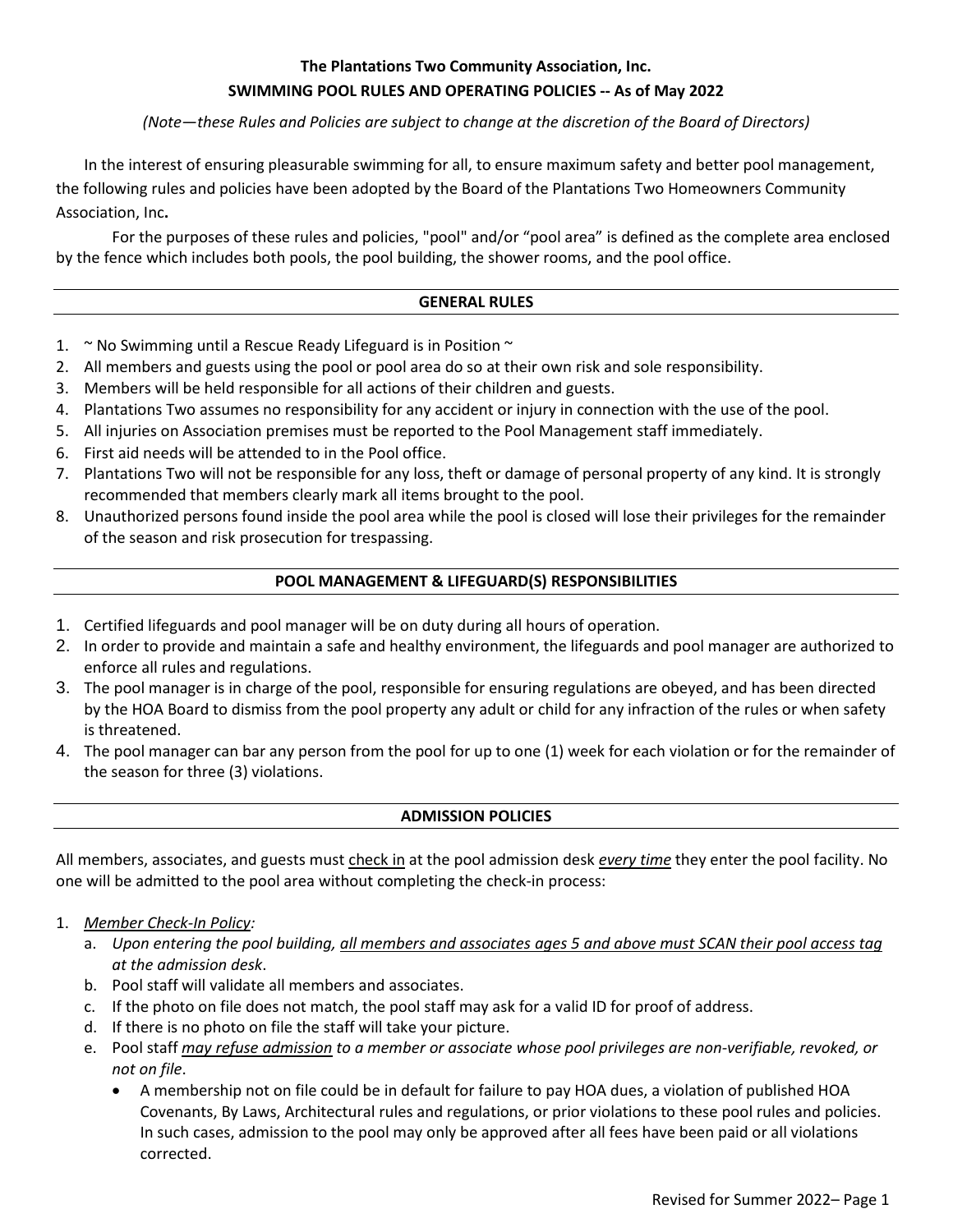- If a member is not on file the attendant will refer the member to the Plantations Two Business Office or HOA Board for clarification.
- f. New member(s) or associate(s) pool access tags will be processed by the HOA for distribution at the pool admission desk.
- g. Replacement pool access tags can be purchased during the pool season for \$10.00 per tag:
	- *Online at [www.plantationstwo.com](http://www.plantationstwo.com/)* under the "Payments" tab via PayPal/credit*.*
	- *By Check (payable to Plantations Two Community Association, Inc.)* and either mailed to Plantations Two Community Association, PO Box 396, Damascus, MD 20872 or dropped off at the pool reception desk. New access tags are only processed through the business office.
	- *Replacement pool access tags will be left at the pool reception desk for pickup.* You will be permitted access to the pool by manual check-in at the pool reception desk until your replacement tag is available.

# 2. *Guest Check-In Policy:*

- a. Guest passes will be issued in a paper card format and a guest card must be presented to the pool attendant for processing by the member when entering the pool area with their guest(s).
- b. A Guest is anyone *2 years or older* that is not part of a current membership household. Guest passes are *not transferable* and *not refundable*.
- c. Guests may re-enter the pool (with the member) on the day of their admission at no additional charge.
- d. Guest passes are for use by an adult member to bring non-residents, extended family, friends, playmates, etc. to the pool. Additionally, all guests must print their name in the daily visitors' log.
- e. Each pool season a *membership household will receive one free guest pass card for its first 5 guests.*
- f. *Additional guest pass cards* may be purchased for *\$15.00 (5 guests per card)*:
	- *Online at [www.plantationstwo.com](http://www.plantationstwo.com/) under the "Payments" tab via PayPal/Credit (you need to bring your PayPal or credit card receipt to the pool admission desk to receive your visitor pass card. OR*
	- Purchased at the pool admission desk by *Check (NO CASH) payable to Plantations Two Community Association, Inc.).*
- g. *Any organized group (up to 30 members or guests) is considered a party and not allowed entry into the pool via guest passes*. For large groups or parties refer to Pool Parties & Events section below.

## **AGE REGULATIONS & RESTRICTIONS**

- 1. Adult member passes (brown pool access tags) are for members 16 years of age or older.
- 2. Children's passes (red pool access tags) are for members **5-15** years of age.
- 3. Children *under 12* years of age *must be* accompanied and cared for by an adult when visiting the pool.
	- a. Children under 6 years old must always have a responsible person in the water with them and within arms' reach.
	- b. Children *6-11* years old must be cared for at pool side by a responsible person in swimming attire.
- 4. Children *12 to 15* years of age *are eligible* for individual/unaccompanied pool access *only if*
	- a. A child has *written permiss*ion from a parent or guardian; *and*
	- b. A child *passes the required swim test*, administered by a lifeguard.
	- c. The pool manager will not validate passes (brown pool access tags) for youths *12 to 15* years of age until the youth demonstrates the ability to swim one pool length unassisted and tread water unassisted for 1 minute.
	- d. Once children 12 to 15 years of age have passed their swim test and have written permission to be at the pool unaccompanied the child will exchange their red access tag for a brown access tag.
- 5. Babysitters who are members and between the ages of 14 and 16 may be considered for admission with member children they are caring for:
	- a. When prior written permission from the child's parent or guardian is provided to the pool manager.
	- b. When the babysitter has received their adult access tag (brown tag).
- 6. Day Care Providers who are Members must use guest passes for non-member children they are caring for and are limited to a maximum of 5 children.
- 7. Associate passes are seasonal and for use by a *non-member paid* babysitter, nanny or caregiver. Associates will receive a red pool access tag which *cannot* be exchanged for a member access tag.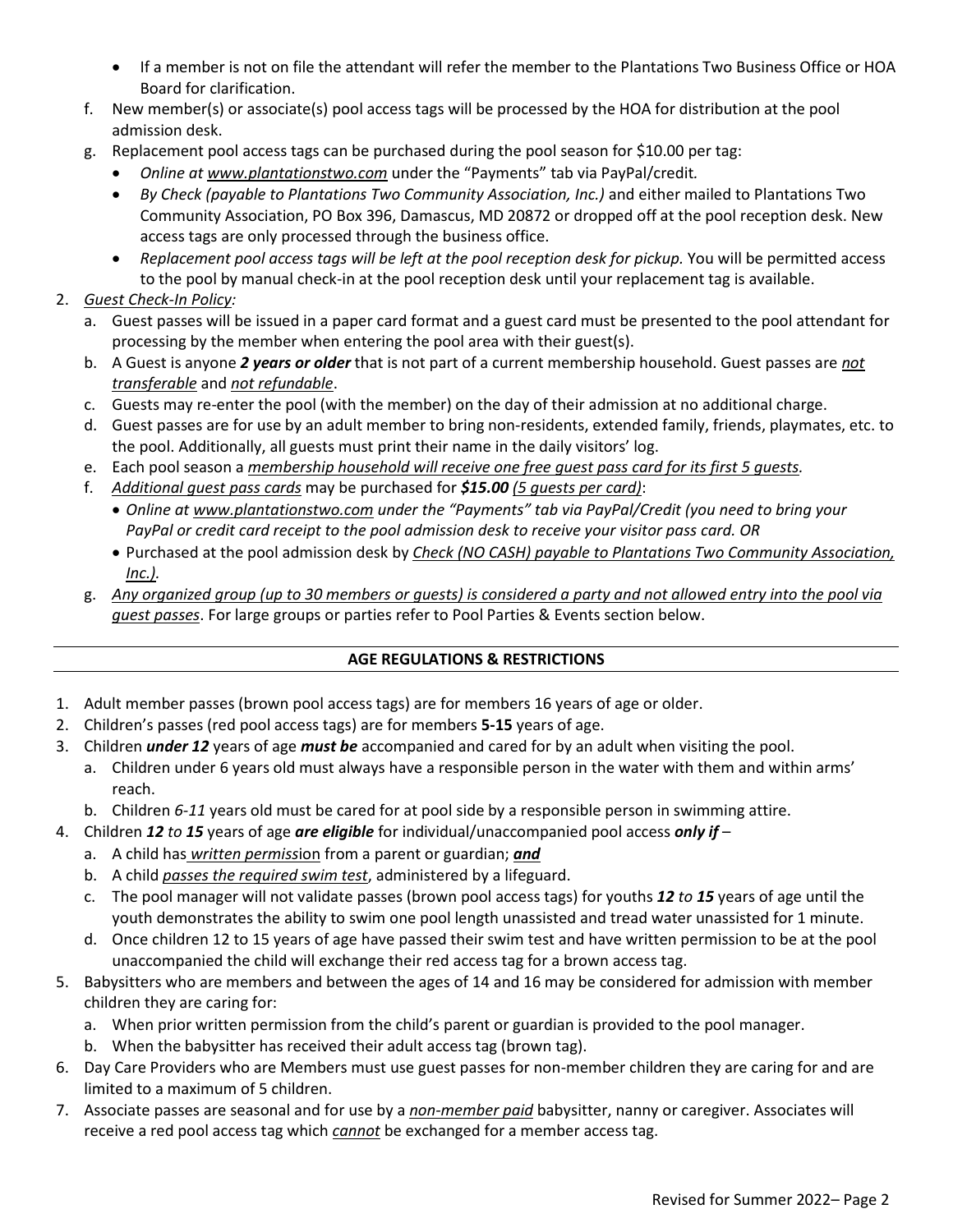- a. Associates are individuals who are --
	- Responsible for supervising a member's children at the pool (limit 5 children), or
	- Exclusively caring for a family member who is dependent on full-time care and assistance (i.e., persons with disabilities, etc.).
- b. Associates are *only* allowed entry to the pool when accompanying the member(s) they are caring for.
- c. Associates *cannot bring personal guests* and proof of age and ID can be required.

## 8. *Use of Slide, Well & Deep Area*:

- a. Member Children 8 years or younger who wish to use the slide, swim in the well area, or swim in the deep areas of the pool must pass a swim test. Once a child passes their name will be added to a list in the pool office. These kids will receive a wrist band each time they come to the pool.
- b. Non-member Children 12 years or younger who wish to use the slide, swim in the well area, or swim in the deep areas of the pool must pass a swim test. Wrist bands will be given after successful completion of the swim test.
- 9. Wading pool is for children *5 years or younger*. Children using the wading pool are the responsibility of the parent(s), not the lifeguards, and must be accompanied by an adult.
- 10. Persons responsible for children using the wading pool and non-swimmers using the main pool must keep their charges under immediate supervision at all times. When using the main pool the responsible person(s) must be in swimming attire, in the water with the children and within arms' reach at all times.
- 11. Rest periods for children (or adult swim time) will be announced each hour by the pool staff.
	- a. During this period, all children 15 years old and younger must be completely out of the main pool.
	- b. Children under the age of 2 may accompany adults in the main pool during this period.
	- c. The wading pool is for children 5 years of age or younger and must, at all times, be supervised by an adult (including during the adult swims).
- 12. *Lifeguards may ask a child of any age to complete the swim test if, in the lifeguard's opinion, the person does not exhibit the ability to swim in deep water.*

### **FACILITIES**

- 1. Alcoholic beverages and drugs are prohibited in the pool area. Persons under the influence of alcohol or drugs will be asked to leave.
- 2. Smoking and vaping are not permitted in the pool area.
- 3. Pets are not permitted in the pool area, with the exception of service animals. No animals, including service animals, may enter the pools.
- 4. Only authorized personnel are permitted in the pool office (except for first aid or by request of the staff), filter equipment room, electrical closet, valve closet, or on the lifeguard stands.
- 5. Only the pool staff is permitted to operate the accessible pool lift chair device.
- 6. Glass containers are prohibited while on pool property.
- 7. Waste and trash from the consumption of food or beverages must be deposited in the trash containers provided. All food consumed on the pool deck must be eaten while sitting at a table. Food waste such as seeds, skins, vines, etc., must be deposited in the containers provided – not on the pool decking. .
- 8. No wheeled vehicles (bicycles, skateboards, rollerblades, scooters, etc.), will be allowed in the pool area. With the exception of:
	- a. Wheelchairs or other assistive devices for persons with disabilities.
	- b. Baby carriages and strollers will be permitted in the table area and must be kept at least 15 feet from the pool at all times.

### **HEALTH, HYGIENE & ATTIRE POLICIES**

- 1. Before entering the pool, all persons must take a cleansing shower using soap and water. This is to reduce the amount of grass clippings, sand, and debris brought into the pool area on the feet and body.
- 2. Spitting, spouting water and blowing one's nose, and urinating in the pool are prohibited.
- 3. No chewing gum is allowed in the pool area.